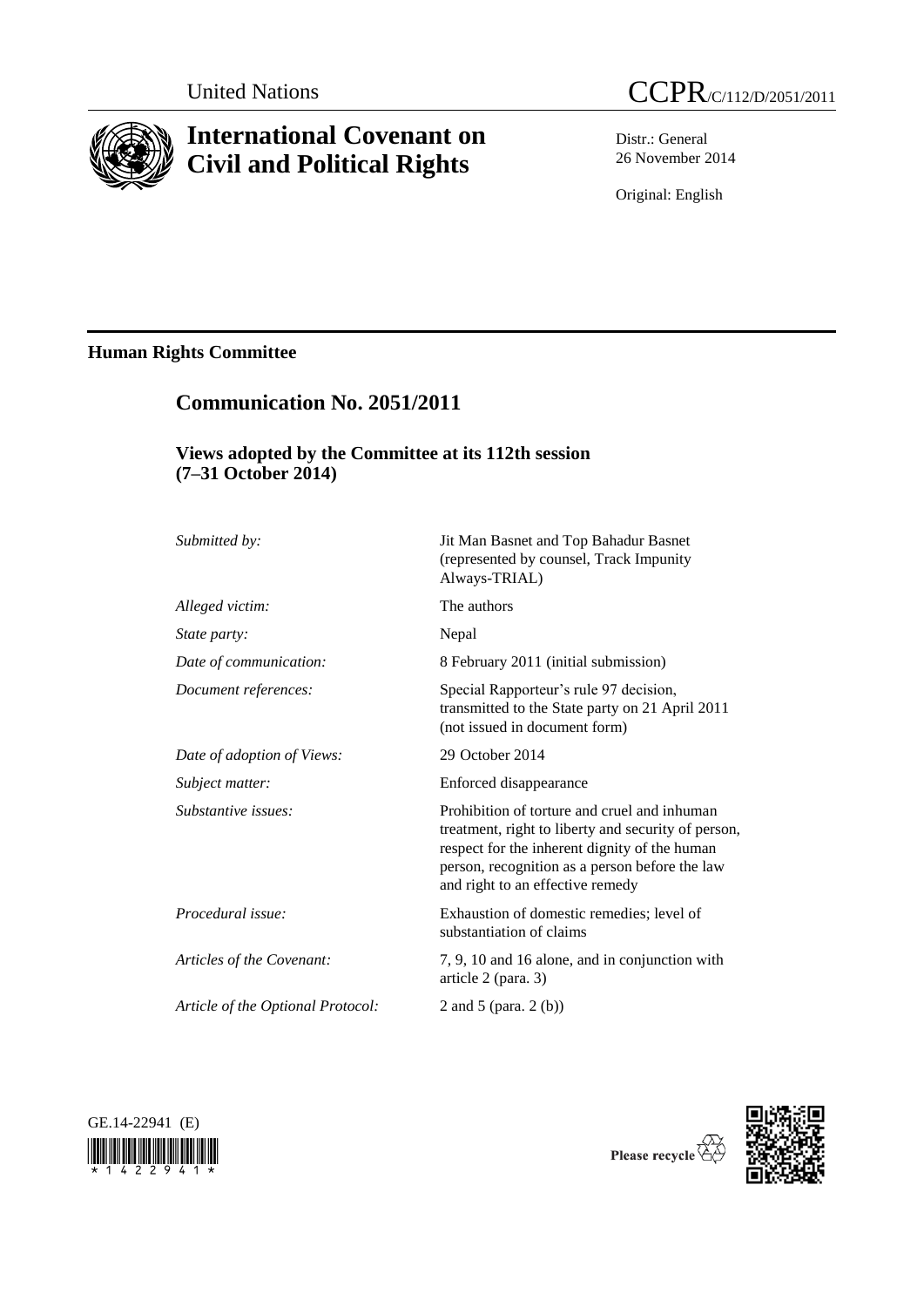## **Annex**

## **Views of the Human Rights Committee under article 5, paragraph 4, of the Optional Protocol to the International Covenant on Civil and Political rights (112th session)**

concerning

## **Communication No. 2051/2011**\*

| Submitted by:          | Jit Man Basnet and Top Bahadur Basnet<br>(represented by counsel, Track Impunity)<br>Always-TRIAL) |
|------------------------|----------------------------------------------------------------------------------------------------|
| Alleged victim:        | The authors                                                                                        |
| <i>State party:</i>    | Nepal                                                                                              |
| Date of communication: | 8 February 2011 (initial submission)                                                               |

*The Human Rights Committee*, established under article 28 of the International Covenant on Civil and Political Rights,

*Meeting* on 29 October 2014,

*Having concluded* its consideration of communication No. 2051/2011, submitted to the Human Rights Committee by Jit Man Basnet and Top Bahadur Basnet under the Optional Protocol to the International Covenant on Civil and Political Rights,

*Having taken into account* all written information made available to it by the authors of the communication and the State party,

*Adopts* the following:

## **Views under article 5, paragraph 4, of the Optional Protocol**

1. The authors of the communication are Jit Man Basnet, and Top Bahadur Basnet, Nepalese nationals, born on 17 December 1975 and 27 October 1981, respectively. They claim that the State party has violated Jit Man Basnet's rights under articles 7, 9, 10 and 16, alone and in conjunction with article 2 (para. 3); as well as Top Bahadur Basnet's rights under article 7, in conjunction with article 2 (para. 3), of the Covenant. The authors are represented by counsel.

<sup>\*</sup> The following members of the Committee participated in the examination of the present communication: Yadh Ben Achour, Lazhari Bouzid, Christine Chanet, Cornelis Flinterman, Yuji Iwasawa, Walter Kälin, Zonke Zanele Majodina, Gerald L. Neuman, Sir Nigel Rodley, Víctor Manuel Rodríguez-Rescia, Fabián Omar Salvioli, Anja Seibert-Fohr, Dheerujlall Seetulsingh, Yuval Shany, Konstantine Vardzelashvili, Margo Waterval, and Andrei Paul Zlătescu.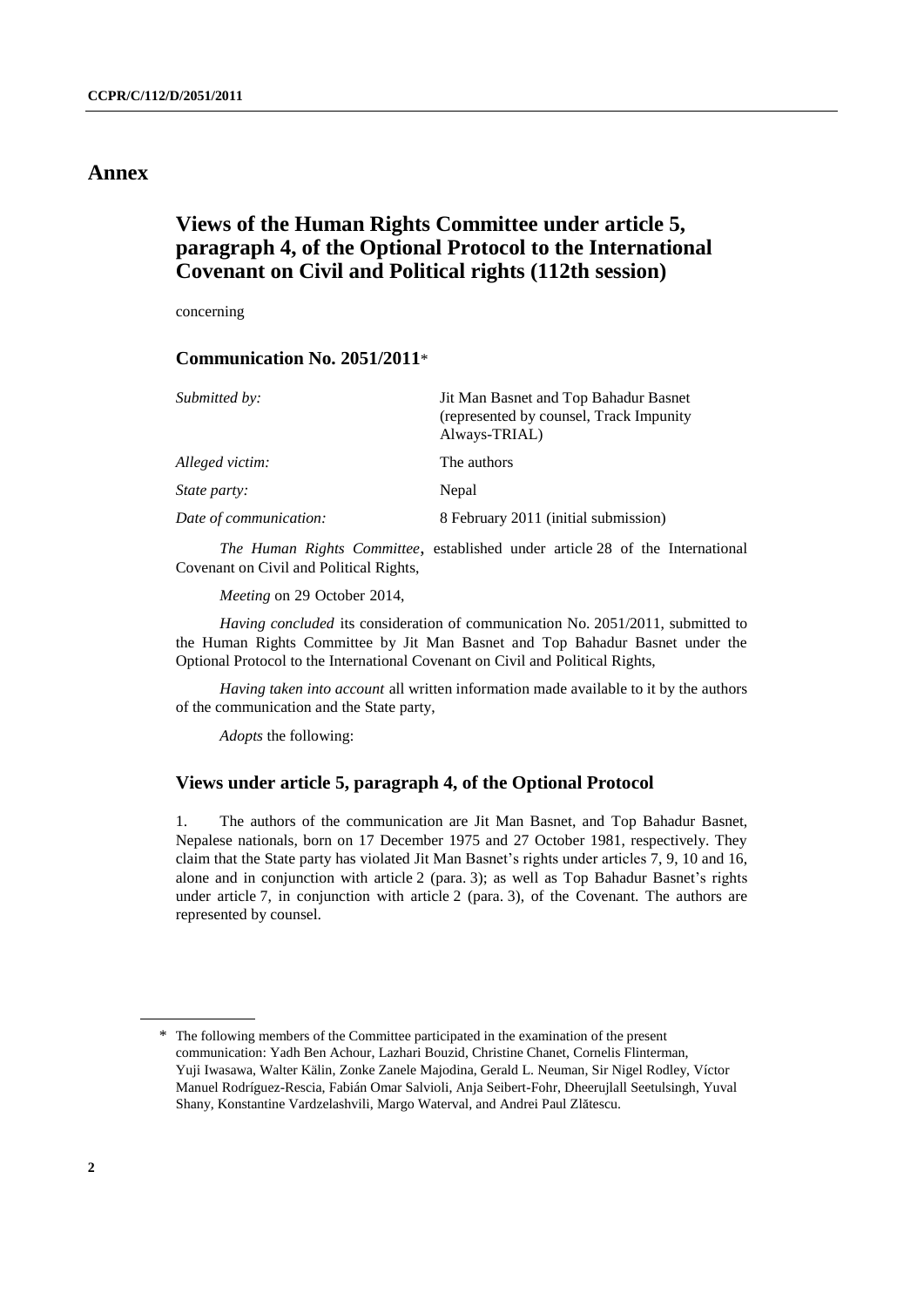#### **The facts as submitted by the authors**

2.1 As a result of the armed conflict prevailing in the country, the State party's authorities declared a state of emergency in November 2001. The Terrorist and Disruptive Activities (Prevention and Control) Ordinance allowed State agents to arrest individuals on the basis of mere suspicion of involvement in terrorist activities, and various constitutionally granted human rights and freedoms were suspended. Against that background, both parties to the conflict, including the police and the Royal Nepalese Army (RNA), committed atrocities and enforced disappearances became a widespread phenomenon.<sup>1</sup> In 2003, the RNA Bhairavnath Battalion barracks in Kathmandu, also known as the Maharajgunj barracks (the barracks), became notorious as a place in which persons suspected of being Maoists were detained, severely ill-treated, tortured, disappeared and killed. 2

2.2 Jit Man Basnet was a journalist and the founder of the newspaper *Sagarmatha Times*. He also worked as a human rights lawyer in a law firm in Kathmandu. Top Bahadur Basnet is his cousin. They grew up living in the same house as one family. On 4 February 2004, Jit Man Basnet was approached by three persons wearing the Army's uniform in front of his house. They started insulting him whilst people gathered to watch his arrest. He was blindfolded and forced to get into an army vehicle. He was taken to the Bhairavnath Battalion barracks. He was not informed of the grounds for his arrest.

2.3 In his first night at the barracks, Jit Man Basnet was questioned about Maoist activities and locations by the Army's personnel. As he denied any knowledge thereon, they kicked him and hit him with bamboo sticks and polythene pipes, pushed his head into a drum full of dirty, smelly water and threatened to kill him. He was intermittently unconscious. During the first night, he received a phone call from a co-worker, Mr. G.L., and managed to tell that person that he was in a "tense situation" before the guards cut off the phone. On 5 February 2004, Mr. G.L. informed the Basnet family about the arrest. Since the family did not have more information about his arrest, they presumed that he had been arrested by the Army. Top Bahadur Basnet visited several organizations and authorities to discover his cousin's whereabouts, without success.

2.4 Over the next two days, Jit Man Basnet was again interrogated and subjected to torture and severe ill-treatment for several hours. On one occasion, Colonel R.B. threatened him with being tortured to death, as had happened to another journalist. During the full duration of his detention that lasted 258 days, he was kept in inhuman conditions of detention and suffered more torture. He had to spend days and nights lying on a thin mattress on the floor, with his hands handcuffed behind his back and blindfolded. In winter, with the temperature below zero, he was kept in a tent with holes in the roof and provided with only a thin blanket to sleep in. Food was of very poor quality and served in small quantities. There was only one toilet for more than 100 detainees. Furthermore, he was prevented from having any contact with the outside world, including his family and legal representatives. Detainees were not allowed to talk among themselves and they were moved and hidden in different areas of the barracks each time the International Committee of the Red Cross (ICRC) visited the barracks.

<sup>&</sup>lt;sup>1</sup> The authors refer to the Working Group on Enforced or Involuntary Disappearances report on its visit to Nepal, 28 January 2005 (E/CN.4/2005/65/Add.1), para. 25, and the Special Rapporteur on torture and other cruel, inhuman or degrading treatment or punishment, report on his visit to Nepal, 9 January 2006 (E/CN.4/2006/6/Add.5), para. 17.

 $2$  The authors refer to the OHCHR report of investigation into arbitrary detention, torture and disappearance at Maharajgunj RNA barracks, Kathmandu, in 2003–2004, published in May 2006.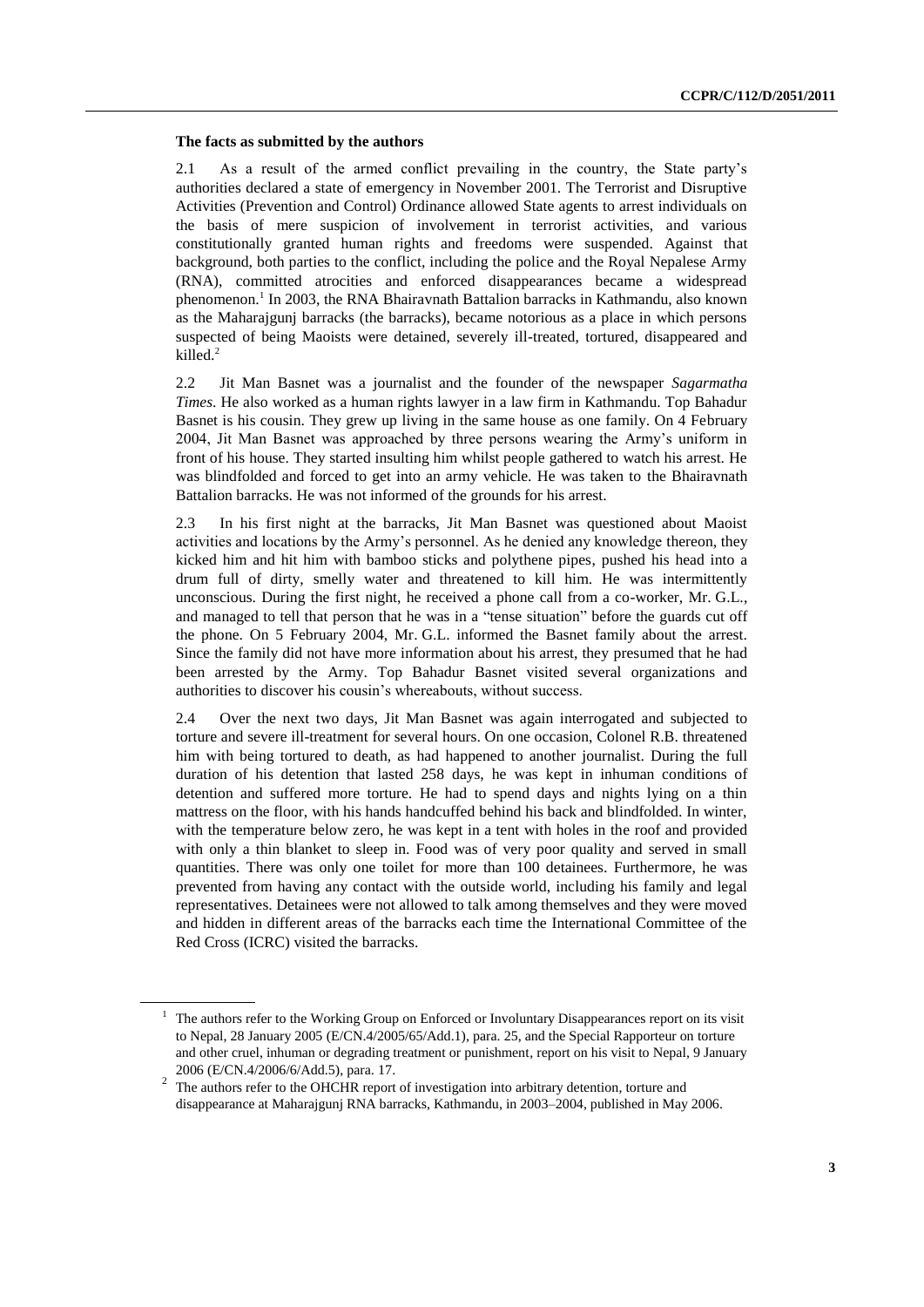2.5 Since Jit Man Basnet's detention was well publicized, on 1 March 2004, advocate Mr. B.L., at his own initiative, filed a writ of habeas corpus to the Supreme Court of Nepal and requested the authorities to disclose his place of detention and release him. The writ pointed out that Mr. Basnet's relatives did not know the place of his detention and the reasons for his arrest.

2.6 On 8 March 2004, Top Bahadur Basnet submitted a request for investigation into his cousin's disappearance to the National Human Rights Commission (NHRC).

2.7 On 11 March 2004, the RNA informed the Supreme Court that Jit Man Basnet was not held in military detention. On the same day, he was forced to sign a fake confession stating that he was a Maoist and had been involved in violent activities and killings. The statement also indicated that he had not been tortured.

2.8 Despite their efforts, the Basnet family received contradicting information concerning Jit Man Basnet's whereabouts and could not ascertain whether he was alive and held in the Bhairavnath barracks. Top Bahadur Basnet met the Commander of the Bhairavnath barracks, the Senior Superintendent of the Armed Police Force and representatives of the RNA Human Rights Cell. However, they threatened him and refused to provide him with information about the whereabouts and fate of his cousin.

2.9 On 4 June 2004, as part of habeas corpus proceedings, the Supreme Court ordered the NHRC to inquire with the RNA and police as to the alleged arrest and illegal detention of Jit Man Basnet and submit a report to the Court. In July 2004, Top Bahadur Basnet informed the NHRC that he had met former detainees held at the Bhairavnath barracks, two of whom had told him that Jit Man Basnet was in those barracks, that he had chest number 97 and that these persons refused to corroborate that information before the authorities as they were afraid of reprisals.

2.10 On the first week of October 2004, Top Bahadur Basnet managed to get into the Bhairavnath barracks and meet Jit Man Basnet, with the help of a friend, Mr. R.C., who was an army officer. On 18 October 2004, Jit Man Basnet was released. An army officer told him that he had been under investigation, but was found innocent. He was also threatened, asked not to reveal information about the barracks, forced to sign a document indicating that he had been in detention for 90 days and ordered to report to the Army in Kathmandu every 15 days.

2.11 As a result of the conditions of detention, Jit Man Basnet had eyesight problems and was in fragile health. He indicates that he stopped reporting to the Army after the third time, fearing re-arrest. On 25 November 2004, he filed a petition to the NHRC requesting compensation for his illegal detention.

2.12 On 24 December 2004, Jit Man Basnet provided the NHRC with a detailed statement of his detention conditions at the Bhairavnath barracks and a list of names of detainees, on the condition that his name remained confidential. Nevertheless, in a report issued by the NHRC in January 2005, his name was disclosed as the source of information in a case of a disappeared person that had been announced in the media. Subsequently, he received death threats several times.

2.13 On 19 January 2005, the NHRC concluded that Jit Man Basnet was illegally detained by the RNA at the Bhairavnath barracks and subjected to torture. It stated that despite the Police and the Ministry of Home Affairs' refusal to acknowledge the arrest, Jit Man Basnet's statement, and photographs and a medical report of the Institute of Medicine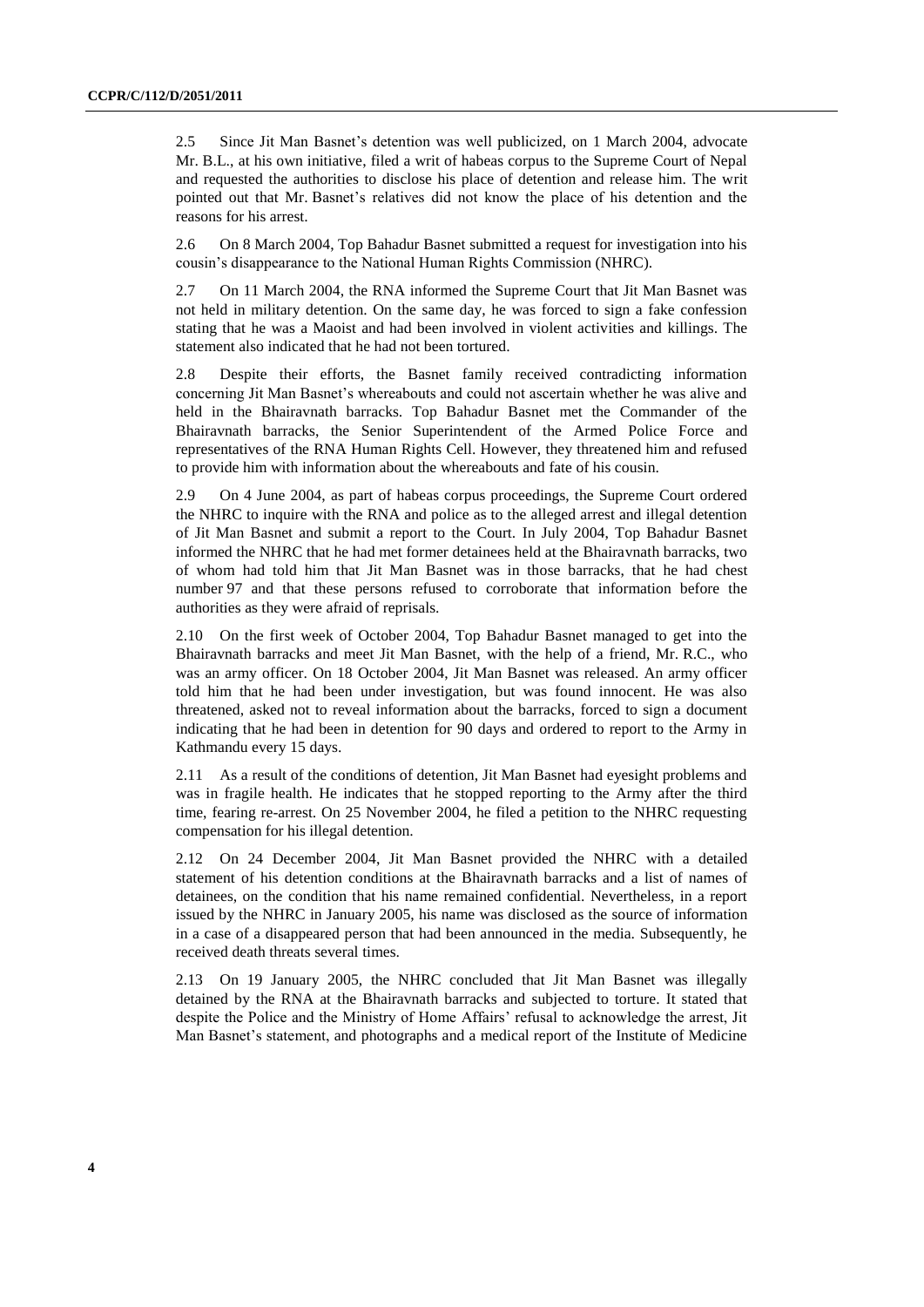of Tribhuvan University,<sup>3</sup> submitted to the NHRC after his release, supported the conclusion. The NHRC recommended that the authorities, inter alia, carry out an investigation to identify and sanction those responsible, and provide him with 50,000 rupees as compensation. However, at the time that the communication was submitted, none of the recommendations had been implemented and the compensation had not been paid.

2.14 On 18 September 2006, Jit Man Basnet submitted a contempt of court writ petition to the Supreme Court against the Commander-in-Chief of the RNA, the chief of army staff, the Brigadier General of the law division of RNA, the RNA spokespersons, the Commander of the battalion and the Major of the Bhairavnath Battalion. He claimed that they had caused contempt of court during the habeas corpus proceedings instituted by advocate Mr. B.L., as they misled the Court by denying that he had been detained in the Bhairavnath barracks and subjected to torture. Accordingly, the author requested the Court to impose on them the maximum possible punishment as provided for in section 7(1) of the Supreme Court Act, 2048 (1991). On 19 September 2006, the Joint Registrar of the Supreme Court denied the registration of the author's petition as it was addressed against defendants not all of whom were included in the original writ of habeas corpus, and failed to identify which acts constituted contempt of court. On 22 September 2006, the author requested the Supreme Court to overturn the Joint Registrar's decision. On 14 December 2006, the author's request was rejected by the Supreme Court.

2.15 In parallel, on 29 October 2006, Jit Man Basnet filed a writ of mandamus to the Supreme Court, claiming that he had been illegally detained and subjected to ill-treatment and torture. He requested that the Court order the Government to establish a high-level independent judicial commission to investigate the disappearance of persons held in the Bhairavnath barracks. On 22 December 2006, Lieutenant Colonel R.J.K., on behalf of the Bhairavnath Battalion, informed the Supreme Court that the author had been arrested by the security forces on the grounds of his involvement in terrorist activities and held in detention by "virtue of the order of the competent authority under the law". He also stated that Mr. Basnet was not subjected to torture or ill-treatment. On 2 January 2007, the Army Legal Department reiterated that information before the Supreme Court. On 3 March 2009, the Supreme Court dismissed the mandamus writ due to the absence of Mr. Basnet's lawyer in one hearing. The authors, however, claim that the lawyer missed only 1 out of 15 hearings.

2.16 On 6 March 2010, Jit Man Basnet filed a request for compensation with the Ministry of Peace and Reconciliation in connection with his illegal arrest and detention by the RNA. At the time that the communication was submitted, he had received no compensation.

2.17 The authors claim that they have exhausted all domestic remedies. Despite their efforts, no investigation has been carried out by the State party and no one has been sanctioned for Jit Man Basnet's arbitrary detention, enforced disappearance and torture. Moreover, the NHRC cannot be considered an effective remedy. The authors argue that they did not try to file a first information report to the police as that procedure is limited to the crimes listed in Schedule 1 of the Government Cases Act of 1992 which does not include enforced disappearance and torture. The Supreme Court ordered the Government in 2007 to criminalize enforced disappearance, but no action has been taken in that respect. As

<sup>&</sup>lt;sup>3</sup> According to the English translation of the medical examination report issued by the Tribhuvan University's Institute of Medicine, Maharaj Campus, of 19 December 2004, provided by the authors, Jit Man Basnet had multiple hyperpigmented tramline contusion marks and scars on his body. The report also stated that "the injuries [were] produced by the repeated impact of elongated objects with blunt force. Age of the injury marks [was] consistent with alleged time of infliction".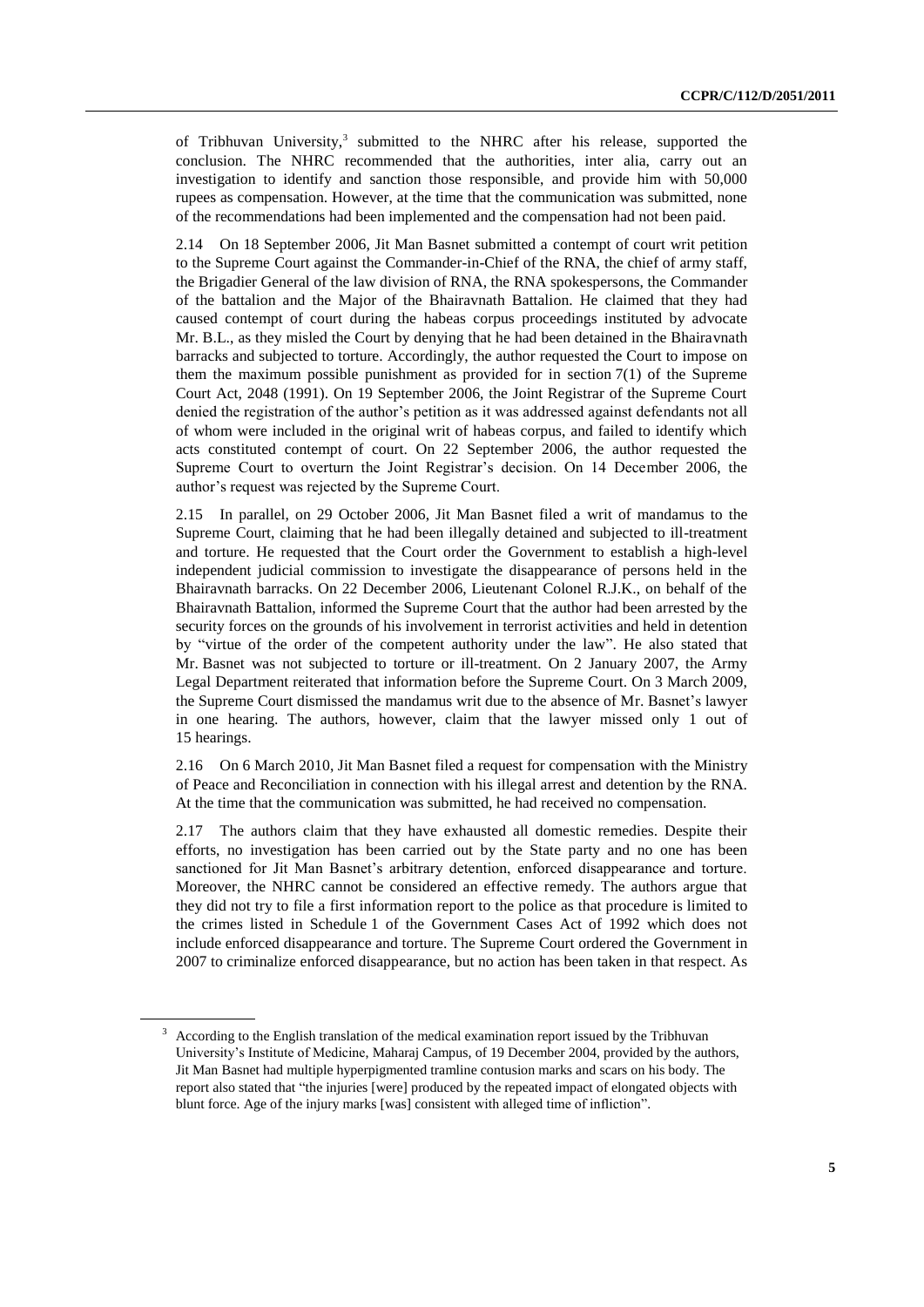a result of the loopholes in the existing legislation concerning enforced disappearance and torture, perpetrators of those crimes are almost impossible to prosecute and sanction.

#### **The complaint**

3.1 The authors argue that Jit Man Basnet was victim of enforced disappearance and that the State party violated his rights under articles 7, 9, 10 and 16, alone and in conjunction with article 2, paragraph 3. As for Top Bahadur Basnet, his rights under article 7, read in conjunction with article 2, paragraph 3, of the Covenant were violated.

3.2 Jit Man Basnet was subjected to enforced disappearance, as he was arbitrarily deprived of his liberty by State party's officials, held incommunicado at the Bhairavnath barracks between 4 February and 18 October 2004 and hence placed outside the protection of the law. His enforced disappearance and incommunicado detention amount per se to a treatment contrary to article 7. In addition, while in detention, he was also subjected to torture and other forms of physical and psychological ill-treatment. The authors request the Committee to consider those violations within the general context of systematic human rights violations existing in the State party against those suspected of being Maoists,<sup>4</sup> in particular in the Bhairavnath barracks.<sup>5</sup>

3.3 The authorities arrested Jit Man Basnet, without providing the legal grounds. His detention was not entered in any official record or registered and his relatives and defence counsel were not allowed to see him. He was never brought before a judge or any other official authorized by law to exercise judicial power, nor could he take proceedings before a court to challenge the lawfulness of his detention. Those facts amount to violations of article 9.

3.4 Jit Man Basnet's incommunicado detention and enforced disappearance, as well as the conditions to which he was subjected, constitute by themselves violations of article 10 of the Covenant.

3.5 Jit Man Basnet's incommunicado detention for over nine months placed him outside the protection of the law. In that regard, the authors point out that each time NHRC representatives or ICRC delegates visited the Bhairavnath barracks, he was moved and hidden in different areas of the barracks in order to prevent him from obtaining any form of protection or access to a possible remedy. Consequently, the State party is responsible for a violation of his rights under article 16.

3.6 The State party failed to carry out an ex officio, prompt, impartial, thorough and independent investigation concerning Jit Man Basnet's arbitrary detention, enforced disappearance, torture and severe ill-treatment, and those responsible have not been sanctioned. The existing legal framework is not effective and it materially leaves victims and their relatives without remedy, further fostering impunity. The use of habeas corpus is in practice illusory in cases of enforced disappearance. Habeas corpus decisions issued by the courts against the security forces are said not to be complied with. In addition, the success of the habeas corpus procedure is dependent upon the admission of the security forces that the person sought is in their custody. Only then can the military authorities even be asked to explain why a person should remain in detention. A central difficulty in such

<sup>&</sup>lt;sup>4</sup> The authors refer to the Special Rapporteur on the question of torture, report on his visit to Nepal (see note 1 above), paras. 26 and 3; and Committee against Torture, concluding observations on Nepal (CAT/C/NPL/CO/2) of 13 April 2007, paras. 13 and 24.

<sup>&</sup>lt;sup>5</sup> The authors refer to the OHCHR report of investigation into arbitrary detention, torture and disappearance at Maharajgunj RNA barracks (see note 2 above), paras. 27–44.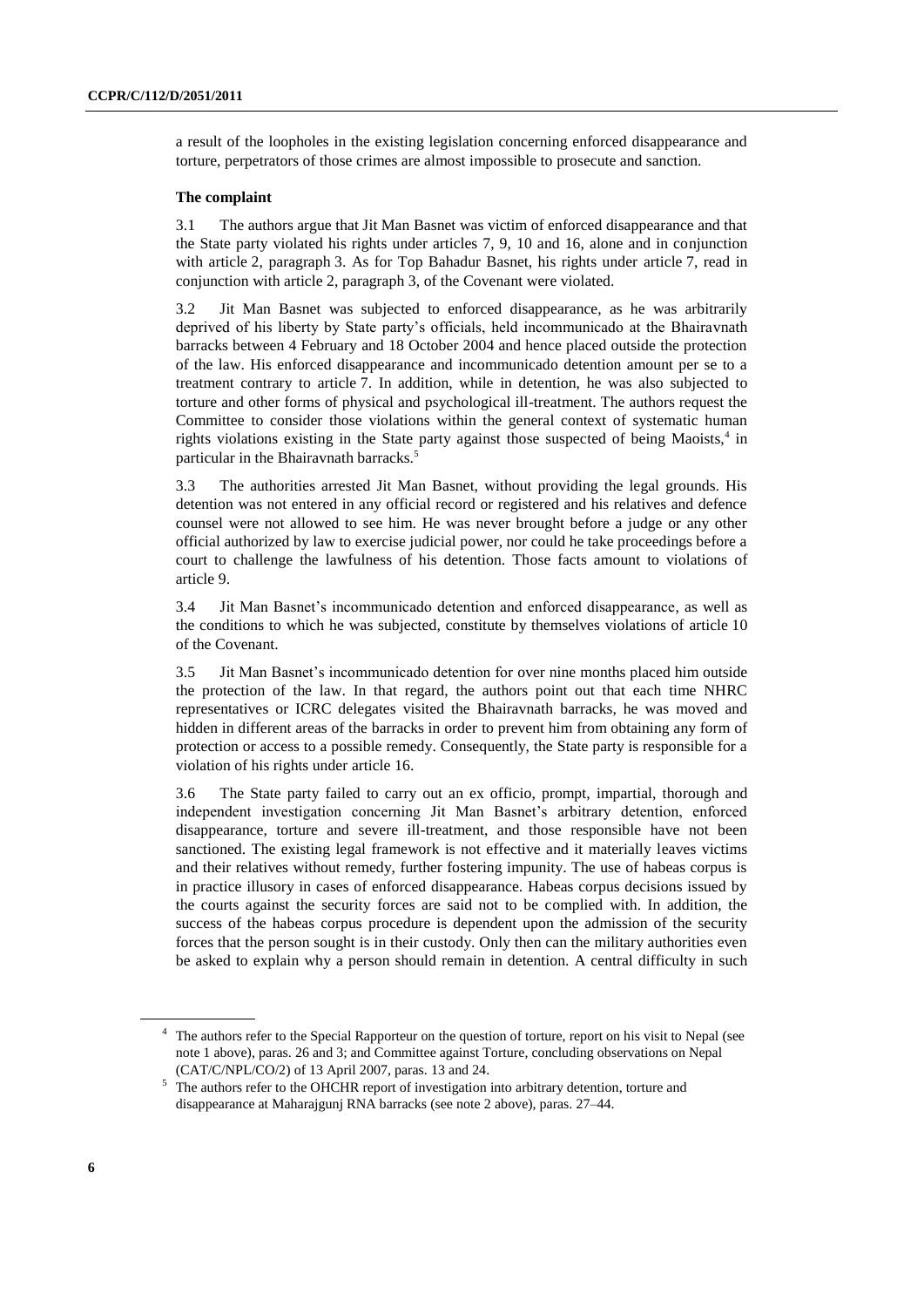cases is that government officials are not considered to be "witnesses" and are not constrained by any legal provision to tell the truth.<sup>6</sup>

3.7 With regard to Top Bahadur Basnet's rights, he was subjected to deep anguish and distress due to the arbitrary arrest and subsequent enforced disappearance of his cousin, as well as the lack of investigation. Furthermore, while looking for his cousin, he was repeatedly subjected to episodes of intimidation and harassment. The State party failed to adequately prevent those incidents and to investigate them when they occurred. Furthermore, in the absence of his cousin, Top Bahadur Basnet had to take over the responsibility as a head of the Basnet family and to provide for his cousin's four sisters and father. As a result, his life was drastically affected as he had to renounce to his commercial activities and borrow large amounts of money. He still suffers the psychological consequences of the severe distress endured. However, he has not received any compensation for the material and moral harm suffered, nor any measure of rehabilitation. Accordingly, he claims that those facts constitute a violation of article 7, in conjunction with article 2, paragraph 3, of the Covenant.

3.8 The authors request the Committee to recommend the State party to: (a) bring the perpetrators of Jit Man Basnet's arbitrary deprivation of liberty, torture and enforced disappearance before the competent civilian authorities for prosecution, judgement and sanction, and disseminate publicly the results of those measures; (b) provisionally separate from service, all army officials against whom there is prima facie evidence that they were involved in the crimes against Jit Man Basnet, pending the outcome of investigation; (c) ensure that persons suspected of having committed those crimes are not in a position to influence the progress of the investigation by means of pressure or acts of intimidation or reprisal against the complainant, witnesses, their families or their defence counsels or other persons participating in the investigation;(d) ensure that the authors obtain integral reparation and prompt, fair and adequate compensation; and (e) ensure that the measures of reparation cover material and moral damages, and measures of restitution, rehabilitation, satisfaction and guarantees of non-repetition are issued. In particular, they request that the State party acknowledge its international responsibility, on the occasion of a public ceremony, in the presence of the authorities and of the authors to whom official apologies shall be issued; and that the State party name a street or build a monument or a commemorative plate in Kathmandu to preserve the memory of all the victims of enforced disappearance during the internal armed conflict, including a specific reference to the case of Jit Man Basnet whereby his reputation is fully restored. The State party should also provide the authors with medical and psychological care immediately and free of charge, through its specialized institutions, and grant them access to free legal aid where necessary, in order to ensure to them available, effective and sufficient remedies. As a guarantee of non-repetition, the State party should take the necessary measures to ensure that enforced disappearance and torture, and the different forms of participation in those crimes, constitute autonomous offences under its criminal law, punishable by appropriate penalties which take into account their extreme seriousness. Finally, the State party should establish as soon as possible educational programmes on international human rights law and international humanitarian law for all members of the Army, the security forces and the judiciary.

#### **State party's observations on admissibility and the merits**

4.1 By note verbale of 24 June 2011, the State party challenged the admissibility of the communication on the grounds of failure to exhaust domestic remedies.

<sup>6</sup> Working Group on Enforced or Involuntary Disappearances, report on its visit to Nepal (see note 1 above), paras. 40– 42.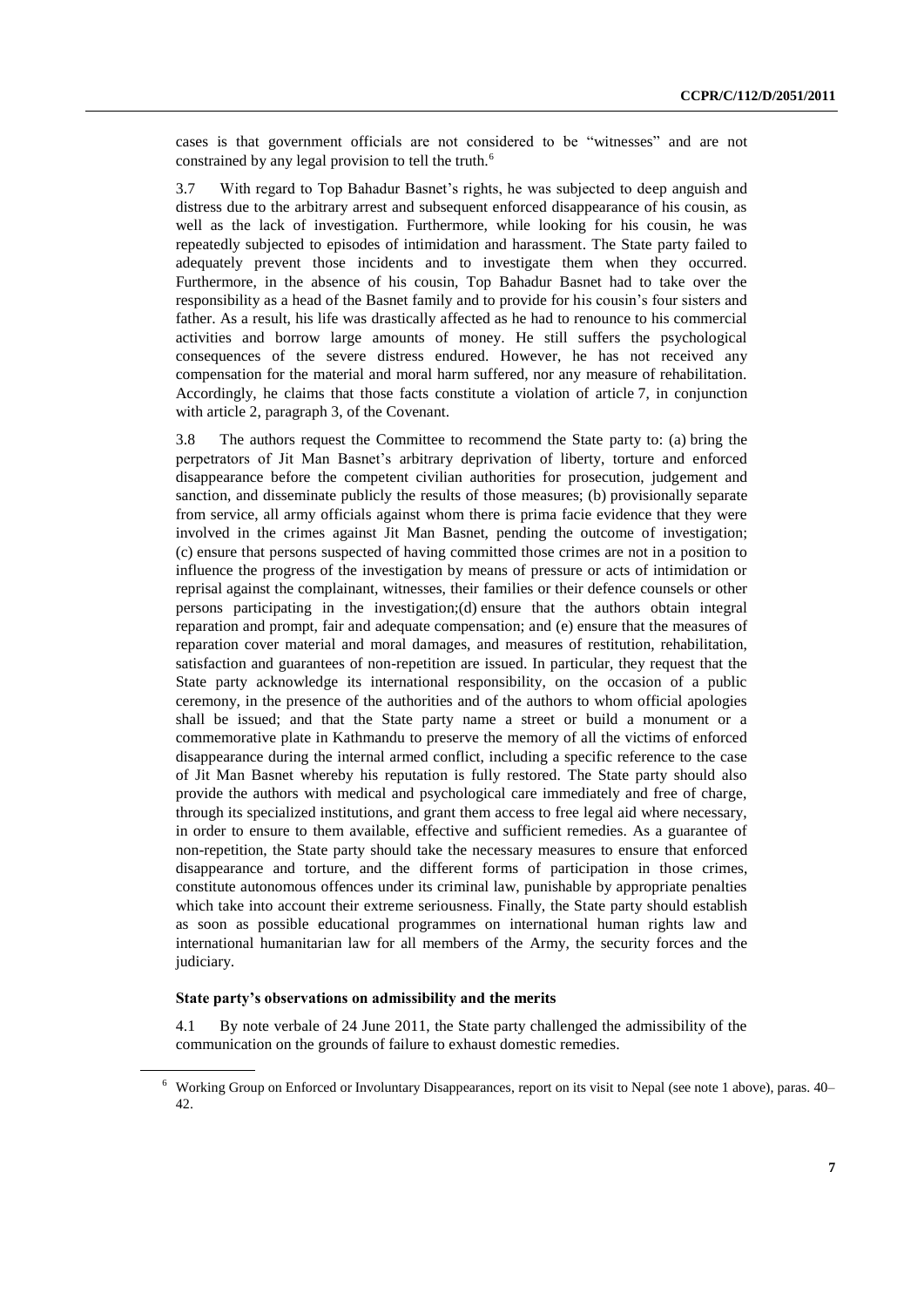4.2 Regarding Top Bahadur Basnet, there are no records of violations of his rights by State agents during the armed conflict. The communication does not explicitly mention which of his rights were violated, in which circumstances, and what steps were undertaken by him in that regard. The State party maintains that an abstract communication cannot be considered by the Committee and that, therefore, the allegations concerning his rights should be declared inadmissible.

4.3 As for Jit Man Basnet, he was released unharmed from custody by the security forces on 18 October 2004. Further, his name appears in the records of the Ministry of Peace and Reconstruction as victim of enforced disappearance and, as per recommendation of the NHRC, he is entitled to receive a compensation of 50,000 rupees. The State party sanctioned a sum of 120 million rupees to provide compensation to victims of the armed conflict. Section 5 of the Procedures relating to Relief, Compensation and Financial Assistance, 2066 (2009) provides that a person who has been kidnapped or disappeared, or his or her heir, may obtain monetary relief of 25,000 rupees through the concerned District Administration Office. If the author has not yet received the 50,000 rupees as an interim compensation, he can still request it.

4.4 Article 33 (q) and (s) of the Interim Constitution of Nepal 2007 and section 5.2.5 of the Comprehensive Peace Agreement provide for the establishment of transitional justice mechanisms, such as a high-level truth and reconciliation commission, to investigate gross violations of human rights during the armed conflict and create an environment of reconciliation in the society. To that end, the Government submitted to the Parliament the Truth and Reconciliation Commission Bill and the Enforced Disappearance (Offence and Punishment) Bill. The main aim of those bills is to establish independent, impartial and autonomous commissions to carry out thorough and credible investigations into all allegations of disappearances and serious human rights violations that occurred between 13 February 1996 and 21 November 2006. At the moment the State party's observations were submitted, the bills were pending approval by the Legislative Committee of the Parliament. The State party holds that, against that background and in the light of its sincere effort to establish those transitional justice mechanisms, it could not be concluded that domestic remedies have been unreasonably prolonged. Accordingly, the authors have not exhausted domestic remedies.

5. On 11 January 2012, the State party informed the Committee that the two bills were at the final stage of the Legislative Committee of the Parliament, and requested the Committee to refrain from considering the communication in the light of its sincere commitment and steps taken to establish transitional justice mechanisms to bring the perpetrators to justice.

#### **Author's comments on the State party's observations**

6.1 On 9 March 2012, the authors rejected the State party's observations. They uphold that their communication provides explicit allegations of violations of Top Bahadur Basnet's rights under article 7, read in conjunction with article 2, paragraph 3, of the Covenant. It gives a detailed account of his efforts before private institutions and the authorities in order to find out Jit Man Basnet's whereabouts and secure his release. In spite of the risk for his own personal safety, he took contact and met high-ranking members of the Army, including some who were involved in his cousin's enforced disappearance and torture, such as Colonel R.B., commander of the Bhairavnath barracks, and Mr. S.K.B., the senior superintendent of the armed police force. The fact that the State party found no records about the human rights violations against Top Bahadur Basnet does not mean that his rights were not violated. He has duly substantiated his proximity with Jit Man Basnet, and explained in detailed his efforts to search for his cousin, the indifference of the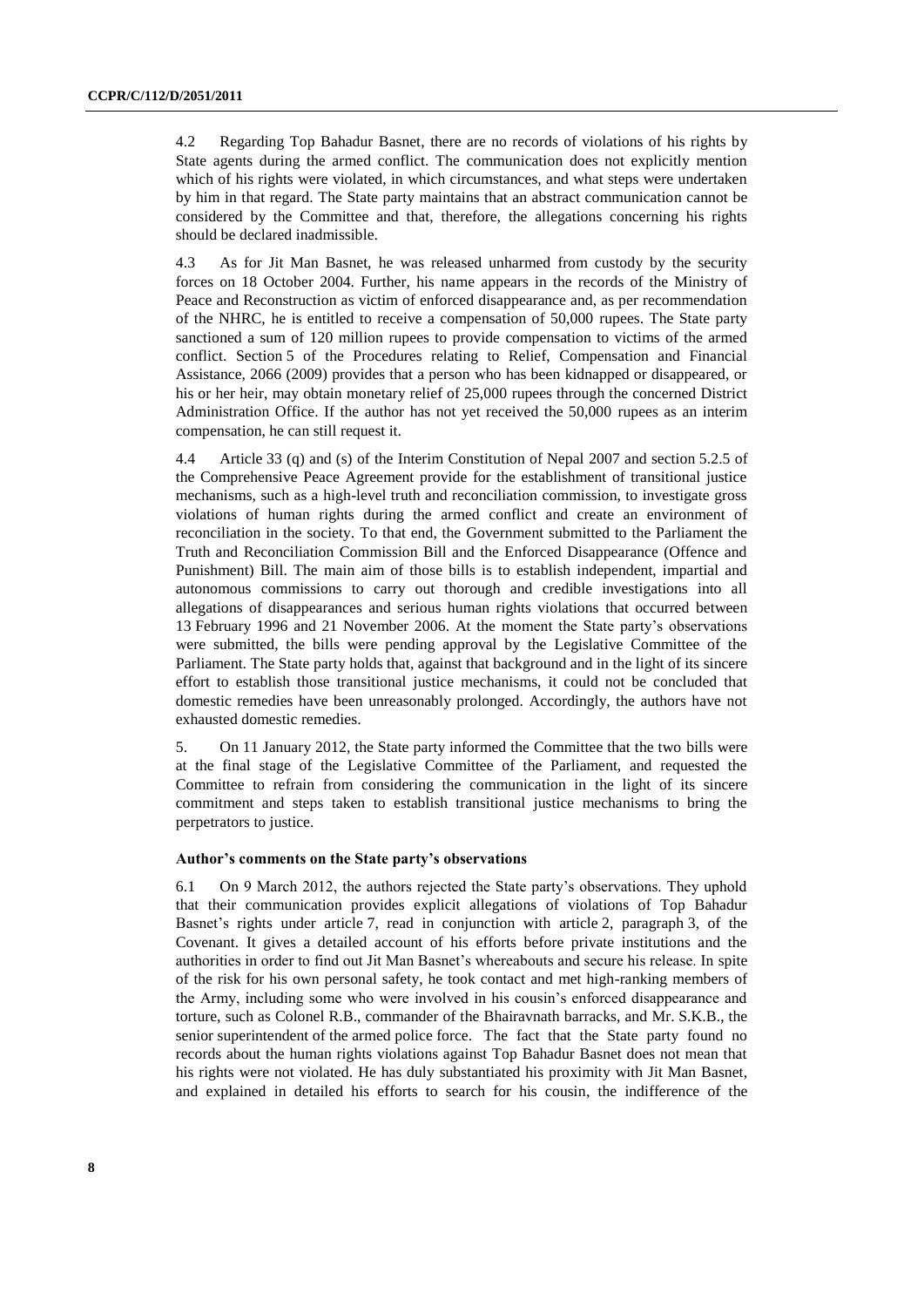authorities to his requests for information on his fate and whereabouts and the consequences on his mental health.

6.2 The State party did not provide relevant information to challenge the admissibility of the claims related to Jit Man Basnet's rights. The fact that he was released in no way absolves the State party from its responsibility for the violations of his rights.

6.3 The amount of 50,000.00 rupees recommended by the NHRC as compensation for the violations suffered by Jit Man Basnet is a negligible amount to cover the material and moral harm suffered by him and cannot be considered as an effective domestic remedy within the meaning of article 2, paragraph 3, of the Covenant. Furthermore, mere pecuniary compensation for human rights violations of that nature is not a sufficient remedy. Reparations in cases of gross human rights violations shall include restitution, rehabilitation, satisfaction and guarantees of non-repetition.

6.4 At the time that the authors' comments were submitted, the establishment of the future Truth and Reconciliation Commission and the Commission on Disappearance was uncertain. Furthermore, the draft bills included a general amnesty clause for perpetrators of serious violations of international human rights law and international humanitarian law, including enforced disappearances. Fact-finding processes by non-judicial bodies, though crucial for the establishment of the truth, could never replace access to justice and redress for victims of gross human rights violations, the criminal justice system being the more appropriate avenue for immediate criminal investigation and punishment. In that regard, the authors point out that the commissions would not be judicial bodies and would only have the power to make recommendations to relevant organs, including the Office of the Attorney General.

#### **Issues and proceedings before the Committee**

#### *Consideration of admissibility*

7.1 Before considering any claim contained in a communication, the Human Rights Committee must, in accordance with rule 93 of its rules of procedure, decide whether or not the case is admissible under the Optional Protocol to the Covenant.

7.2 The Committee has ascertained, as required under article 5, paragraph 2 (a), of the Optional Protocol, that the same matter is not being examined under another procedure of international investigation or settlement.

7.3 The Committee takes note of the State party's argument that the claims of violations of Top Bahadur Basnet's rights are formulated in an abstract fashion as they do not explicitly mention which of his rights were violated and in which circumstances. The Committee, however, observes that Top Bahadur Basnet alleges violations of his rights under article 7, read in conjunction with article 2, paragraph 3, owing to the events he had to go through in connection with the alleged illegal detention, enforced disappearance and torture of his cousin, Jit Man Basnet. The Committee considers that Top Bahadur Basnet has sufficiently substantiated his claims for purposes of admissibility.

7.4 With respect to the requirement of exhaustion of domestic remedies, the Committee notes the State party's argument that the authors have not exhausted domestic remedies; that Jit Man Basnet's case should be addressed within the transitional justice mechanisms to be established in conformity with the 2007 Interim Constitution and the 2006 Comprehensive Peace Agreement; and that Jit Man Basnet can request compensation of 50,000 rupees for his illegal detention and torture, as a victim of the armed conflict, in the light of the NHRC recommendations. The Committee also takes note of the authors' allegation that, on 8 March 2002, Top Bahadur Basnet filed a request for investigation into his cousin's disappearance to the NHRC; that Jit Man Basnet himself filed requests for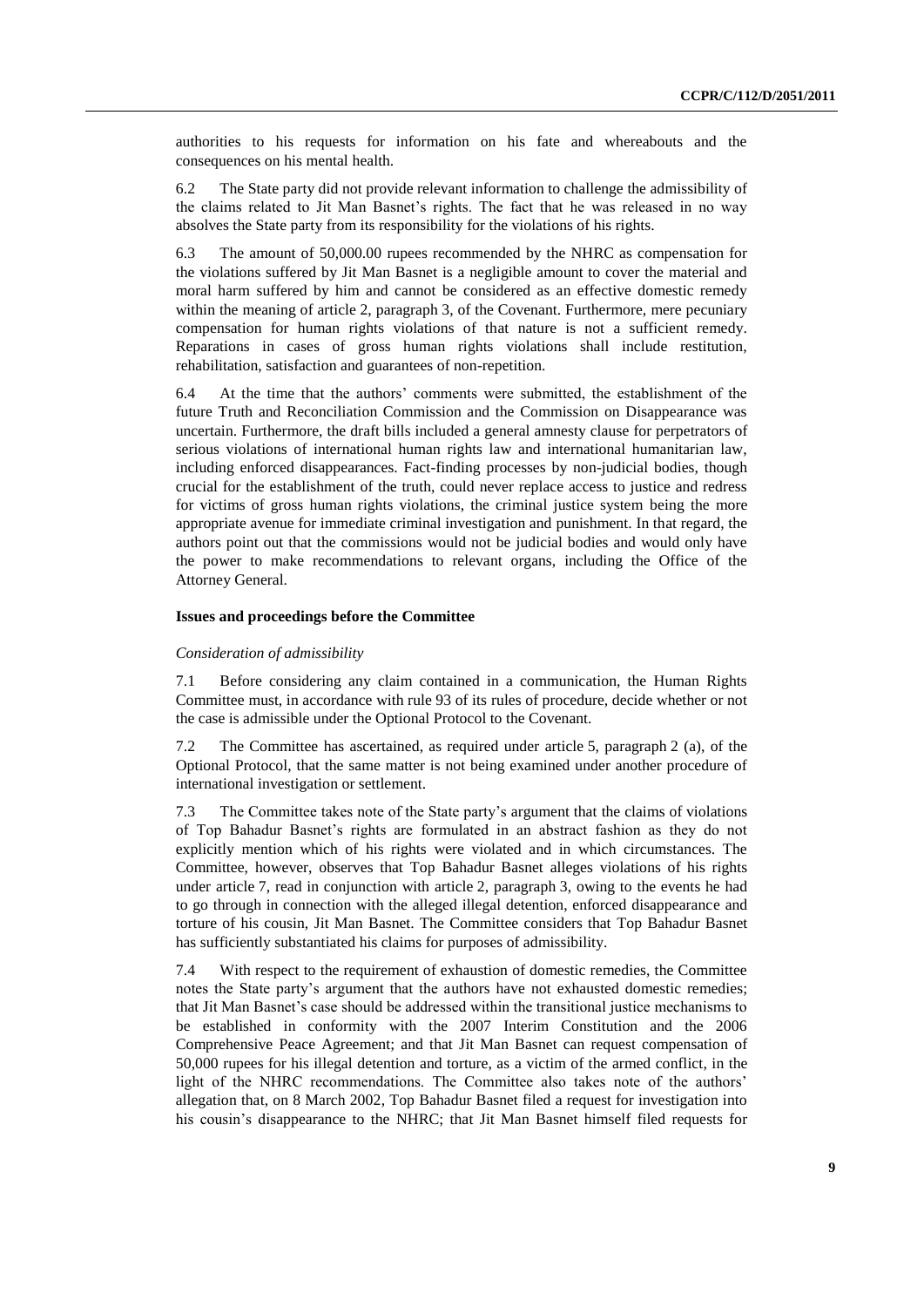investigation into his alleged illegal detention, disappearance and torture after his release; and that, although 10 years have elapsed since the alleged violations were committed, the investigation has not come to any conclusion yet. The Committee observes that the State party has contested the requirement of exhaustion of domestic remedies in a general fashion. However, it has not explained to the Committee which concrete remedies could adequately and effectively satisfy the claims made by each of the authors. The Committee recalls its jurisprudence that, in cases of serious violations, a judicial remedy is required.<sup>7</sup> In that respect, the Committee observes that the transitional justice bodies to be established are not judicial organs and considers that the investigation in relation to Jit Man Basnet's case has been unreasonably prolonged. Accordingly, the Committee concludes that there are no obstacles to the examination of the communication under article 5, paragraph 2 (b), of the Optional Protocol.

7.5 In view of the foregoing, and in the absence of other obstacles to admissibility, the Committee considers the communication admissible and proceeds to the examination of the claims with respect to Jit Man Basnet under articles 7, 9, 10 and 16, read alone and in conjunction with article 2, paragraph 3; as well as Top Bahadur Basnet under article 7, read in conjunction with article 2, paragraph 3, of the Covenant.

#### *Consideration of the merits*

8.1 The Human Rights Committee has considered the communication in the light of all the information made available to it by the parties, as provided for under article 5, paragraph 1, of the Optional Protocol.

8.2 The Committee takes note of the authors' unrefuted allegations that Jit Man Basnet was arrested by persons wearing the Army's uniform on 4 February 2004 and taken to the Bhairavnath Battalion barracks, where he was held incommunicado, with no access to his family, a lawyer or anyone else from the outside world until the first week of October 2004; and that during that time the authorities refused to inform his family that he was being kept at Bhairavnath barracks or elsewhere. Furthermore, the authorities did not collaborate with the investigation carried out by the NHRC to discover Jit Man Basnet's fate and whereabouts. The Committee therefore considers that Jit Man Basnet's deprivation of liberty, followed by the authorities' refusal to acknowledge it and the concealment of his fate, constituted an enforced disappearance.

8.3 The Committee recognizes the degree of suffering involved in being held indefinitely without contact with the outside world. It recalls its general comment No. 20 (1992) on the prohibition of torture or other cruel, inhuman or degrading treatment or punishment, in which it recommends that States parties make provision against incommunicado detention. It notes that, in the present case, Jit Man Basnet was kept incommunicado between 4 February and the first week of October 2004, without contact with the outside world. It also takes note of the authors' allegation that he was tortured, in particular during the first days of his detention, while being interrogated. The Committee observes that the State party has limited its response to maintaining that, on 18 October 2004, Jit Man Basnet was released from custody of the security forces unharmed. However, the State party has not provided any response to the authors' allegation regarding the specific circumstances of his detention, nor has it refuted the allegations of torture and findings of the NHRC in this respect. Accordingly, the Committee concludes that keeping Jit Man Basnet in captivity without allowing any contact with his family and the outside world, and subjecting him to acts of torture amount to a violation of his rights under article 7 of the Covenant.

<sup>7</sup> See communication No. 1761/2008, *Giri v. Nepal*, Views adopted on 24 March 2011, para. 6.3.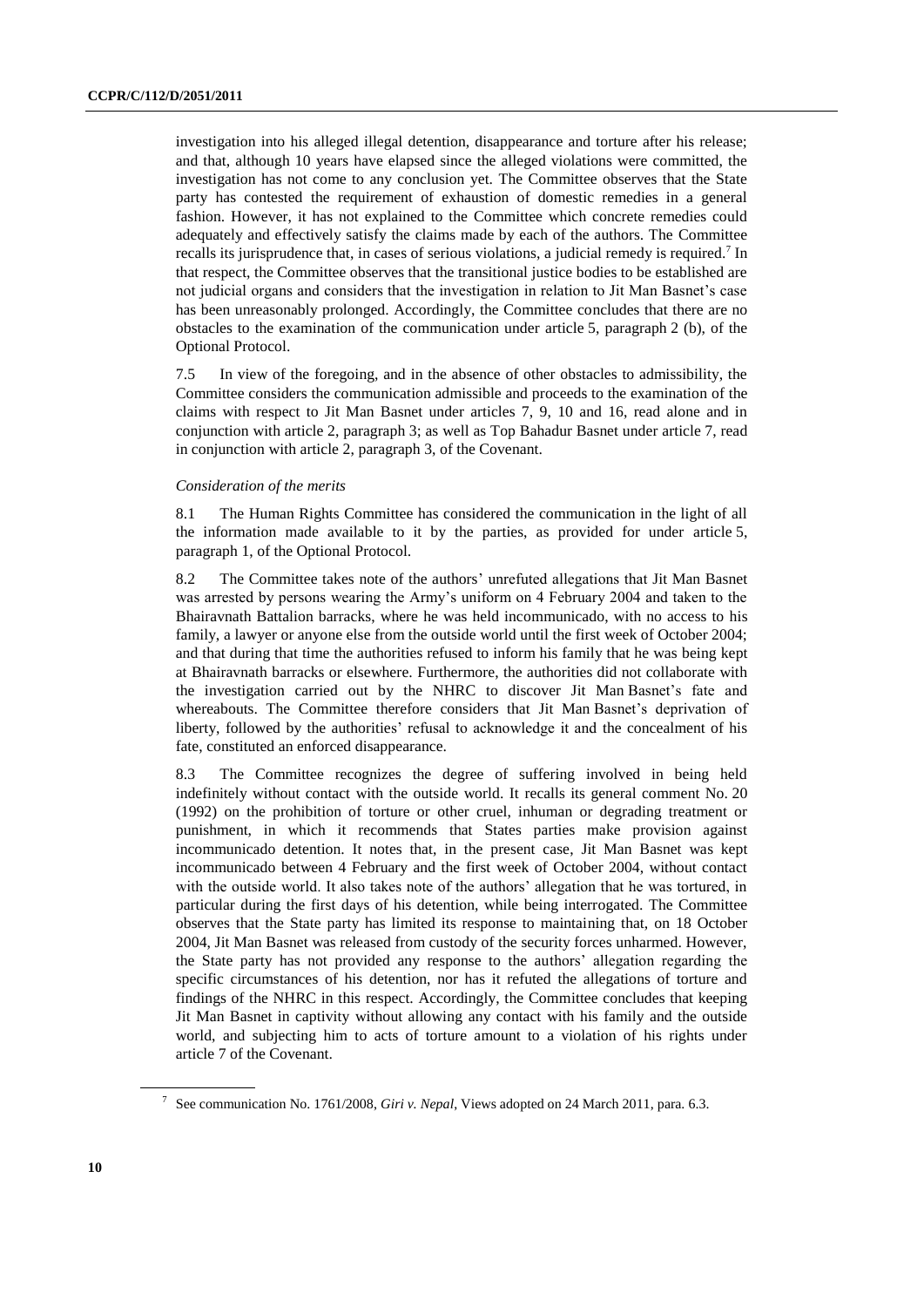8.4 The Committee notes the anguish and distress caused to Top Bahadur Basnet by the disappearance of his cousin Jit Man Basnet, from the time of his arrest until the first week of October 2004, when he managed to gain access to the Bhairavnath barracks and confirm that his cousin was alive. The Committee observes that, during that period, Top Bahadur Basnet took over the responsibility as head of the Basnet family and provided for his cousin's four sisters and father, and that both authors have not only a formal family link, but a very close relationship since they grew up living in the same house as one family. It also observes that, soon after Jit Man Basnet disappeared, Top Bahadur Basnet submitted a request for investigation to the NHRC and addressed himself to several authorities and private institutions in order to establish his cousin's whereabouts; and that he received contradicting information as to his cousin's fate and whereabouts by the authorities, who officially denied the detention. In the particular circumstances of the present case, the Committee considers that the facts before it also disclose a violation of article 7 of the Covenant with regard to Top Bahadur Basnet.<sup>8</sup>

8.5 With regard to the alleged violation of article 9, the Committee notes the authors' allegations that, on 4 February 2004, Jit Man Basnet was arrested without a warrant, held incommunicado at the RNA's Bhairavnath barracks and never brought before a judge or any other official authorized by law to exercise judicial power; nor could he take proceedings before a court to challenge the lawfulness of his detention. The State party has not refuted those allegations. Accordingly, in the absence of any pertinent explanations from the State party, the Committee considers that Jit Man Basnet's detention constitutes a violation of his rights under article 9 of the Covenant.

8.6 Regarding the complaint under article 10, paragraph 1, the Committee reiterates that persons deprived of their liberty may not be subjected to any hardship or constraint other than that resulting from the deprivation of liberty and that they must be treated with humanity and respect for their dignity.<sup>9</sup> In the instant case, the Committee notes the authors' claims that Jit Man Basnet was handcuffed behind his back and blindfolded for long periods, that he was kept in a tent with holes which was inadequate for winter weather, that there was only one toilet for more than 100 detainees and that food was of very poor quality and served in small quantities. In view of his incommunicado detention, the treatment inflicted on him and the harsh conditions of detention, the Committee finds that the author's rights under article 10, paragraph 1, of the Covenant have been violated.

8.7 In respect of article 16, the Committee reiterates its established jurisprudence, according to which intentionally removing a person from the protection of the law for a prolonged period of time may constitute a refusal of recognition as a person before the law if the victim was in the hands of the State authorities when last seen and, at the same time, if the efforts of his or her relatives to obtain access to potentially effective remedies, including judicial remedies (see art. 2, para. 3, of the Covenant) have been systematically impeded.<sup>10</sup> In the present case, the authorities subjected Jit Man Basnet to incommunicado

<sup>8</sup> See communication No. 1640/2007, *El Abani* v. *Libyan Arab Jamahiriya*, Views adopted on 26 July 2010, para. 7.5; No. 1295/2004, *El Awani* v. *Libyan Arab Jamahiriya*, Views adopted on 11 July 2006, para. 4; No. 107/1981, *Quinteros* v. *Uruguay*, Views adopted on 21 July 1983, para. 14; and No. 950/2000, *Sarma* v. *Sri Lanka*, Views adopted on 16 July 2003, para. 9.5.

<sup>9</sup> See general comment No. 21 (1992) on humane treatment of persons deprived of their liberty, para. 3; and communications No. 1779/2008, *Mezine* v. *Algeria*, Views adopted on 25 October 2011, para. 8.8; No. 1780/2008, *Zarzi* v. *Algeria*, Views adopted on 22 March 2011, para. 7.8; and No. 1134/2002, *Gorji-Dinka* v. *Cameroon*, Views adopted on 17 March 2005, para. 5.2.

<sup>10</sup> See communications No. 1640/2007, *El Abani v. Libyan Arab Jamahiriya* (see note 8 above), para. 7.9; No. 1327/2004, *Grioua v. Algeria* , Views adopted on 10 July 2007, para. 7.8;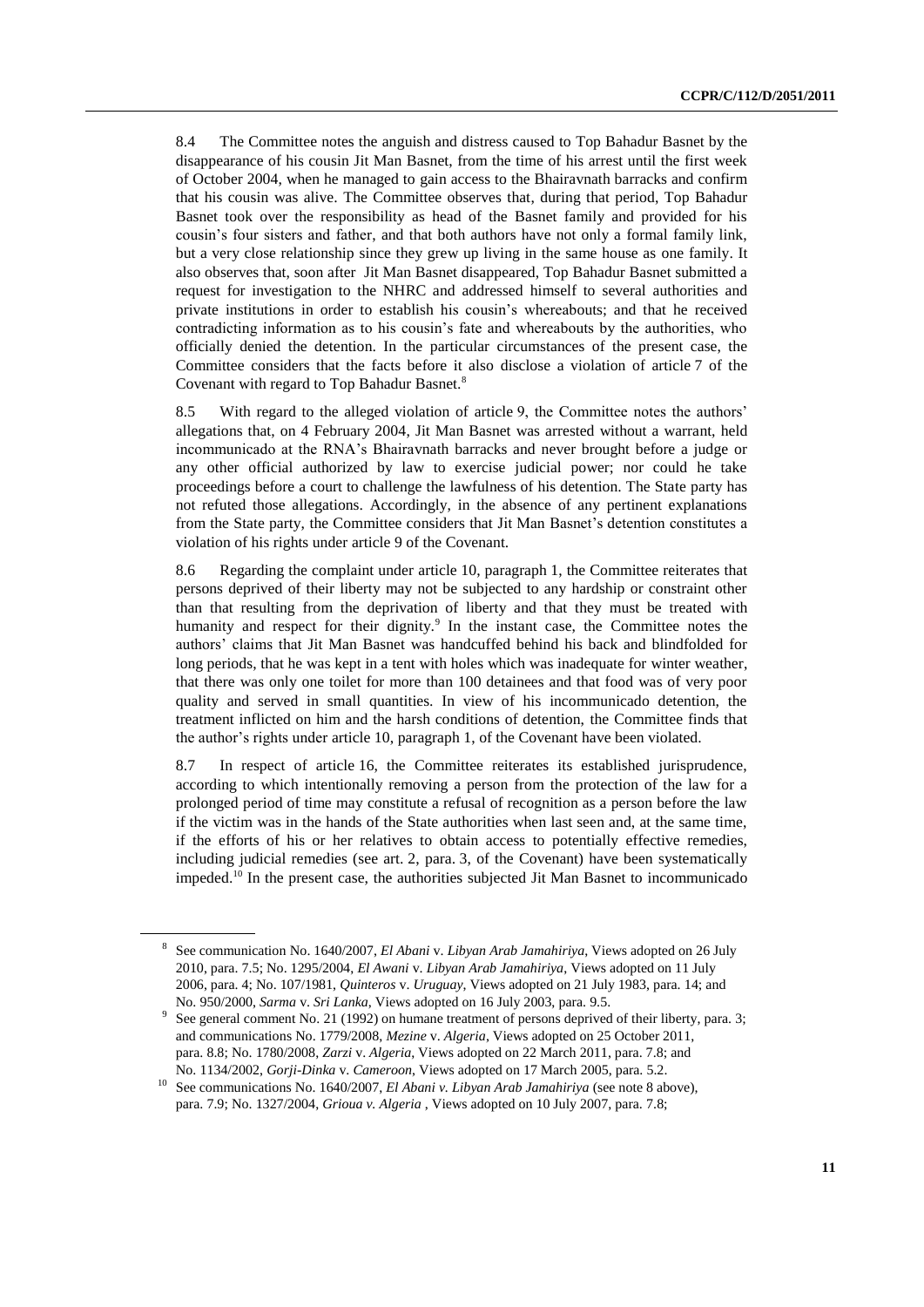detention for about eight months and, despite his family's efforts, refused to provide them with information concerning his whereabouts and officially denied his detention in a military facility. Furthermore, it is not refuted that the authorities moved and hid the detainees, including Jit Man Basnet, in different areas of the barracks every time the NHRC and ICRC visited them. The Committee, therefore, finds that the enforced disappearance of Jit Man Basnet deprived him of the protection of the law during that period, in violation of article 16 of the Covenant.

8.8 The authors invoke article 2, paragraph 3, of the Covenant, which requires States parties to ensure that individuals have accessible, effective and enforceable remedies for asserting the rights recognized in the Covenant. The Committee reiterates the importance it attaches to States parties establishing appropriate judicial and administrative mechanisms for addressing alleged violations of rights under domestic law. It refers to its general comment No. 31 (2004) on the nature of the general legal obligations imposed on States Parties to the Covenant, in which it states that failure by a State party to investigate allegations of violations could in and of itself give rise to a separate breach of the Covenant. In the present case, the Committee observes that Jit Man Basnet did not have access to an effective remedy while in detention and after his release. During his detention, Top Bahadur Basnet also approached several authorities looking for his cousin, including the authorities of the Bhairavnath barracks, who threatened him and refused to provide him with information about the whereabouts and fate of his cousin. Despite the authors' efforts and the NHRC's recommendations for investigation of 19 January 2005, almost after 10 years of Jit Man Basnet's arrest no thorough and effective investigation has been conducted by the State party in order to elucidate the circumstances surrounding his detention and to bring the perpetrators to justice. Further, the 50,000 rupees granted to Jit Man Basnet by the NHRC as compensation does not constitute an adequate remedy commensurate to the serious violations inflicted. Accordingly, the Committee concludes that the facts before it reveal a violation of article 2, paragraph 3, in conjunction with articles 7, 9, 10 (para. 1) and 16, with regard to Jit Man Basnet; and of article 2, paragraph 3, in conjunction with article 7, with respect to Top Bahadur Basnet.

9. The Human Rights Committee, acting under article 5, paragraph 4, of the Optional Protocol to the International Covenant on Civil and Political Rights, is of the view that the information before it discloses violations by the State party of articles 7, 9, 10 (para. 1) and 16; and of article 2, paragraph 3, read in conjunction with articles 7, 9, 10 (para. 1) and 16 of the Covenant with regard to Jit Man Basnet; and of articles 7 and article 2 (para. 3) in conjunction with article 7, with respect to Top Bahadur Basnet.

10. In accordance with article 2, paragraph 3, of the Covenant, the State party is under an obligation to provide the authors with an effective remedy, including by: (a) conducting a thorough and effective investigation into the facts surrounding the detention of Jit Man Basnet and the treatment suffered at the Bhairavnath barracks; and prosecuting, trying and punishing those responsible for the violations committed; (b) providing the authors with detailed information about the results of this investigation; (c) providing adequate compensation to the authors for the violations suffered; (d) ensuring that the necessary and adequate psychological rehabilitation and medical treatment is provided to the authors; and (e) providing appropriate measures of satisfaction. The State party is also under an obligation to take steps to prevent similar violations in the future. In that connection, the State party should ensure that its legislation allows the criminal prosecution of the facts that constituted a violation of the Covenant.

No. 1495/2006, *Madoui v. Algeria*, Views adopted on 28 October 2008, para. 7.7; and No. 1905/2009, *Khirani v. Algeria*, Views adopted on 26 March 2012, para. 7.8.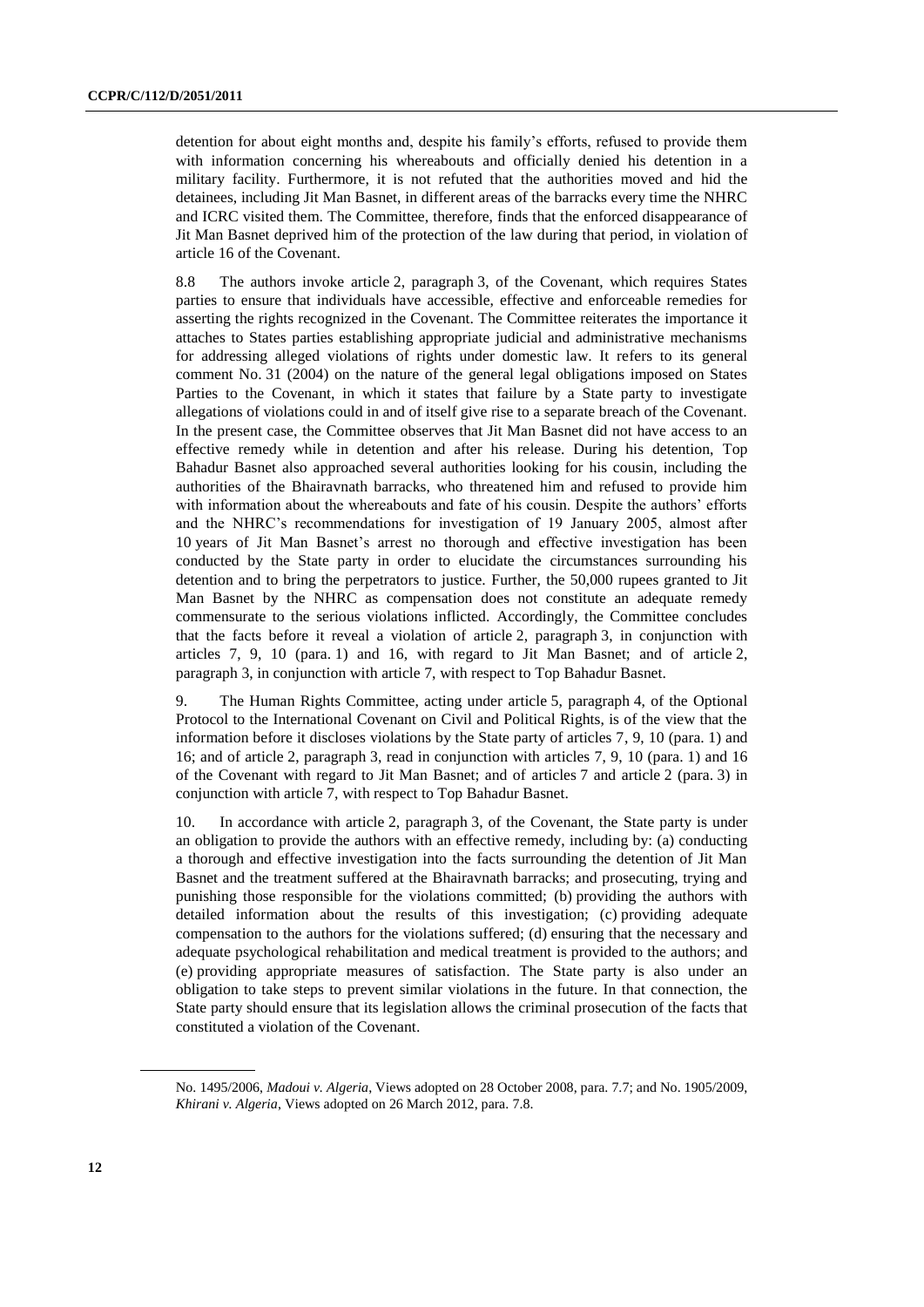11. Bearing in mind that, by becoming a party to the Optional Protocol, the State party has recognized the competence of the Committee to determine whether or not there has been a violation of the Covenant and that, pursuant to article 2 of the Covenant, the State party has undertaken to ensure for all individuals within its territory or subject to its jurisdiction the rights recognized in the Covenant and to provide an effective and enforceable remedy when a violation has been established, the Committee wishes to receive from the State party, within 180 days, information concerning the measures taken to give effect to the Committee's Views. The State party is also requested to publish the present Views and disseminate them broadly in the official languages of the State party.